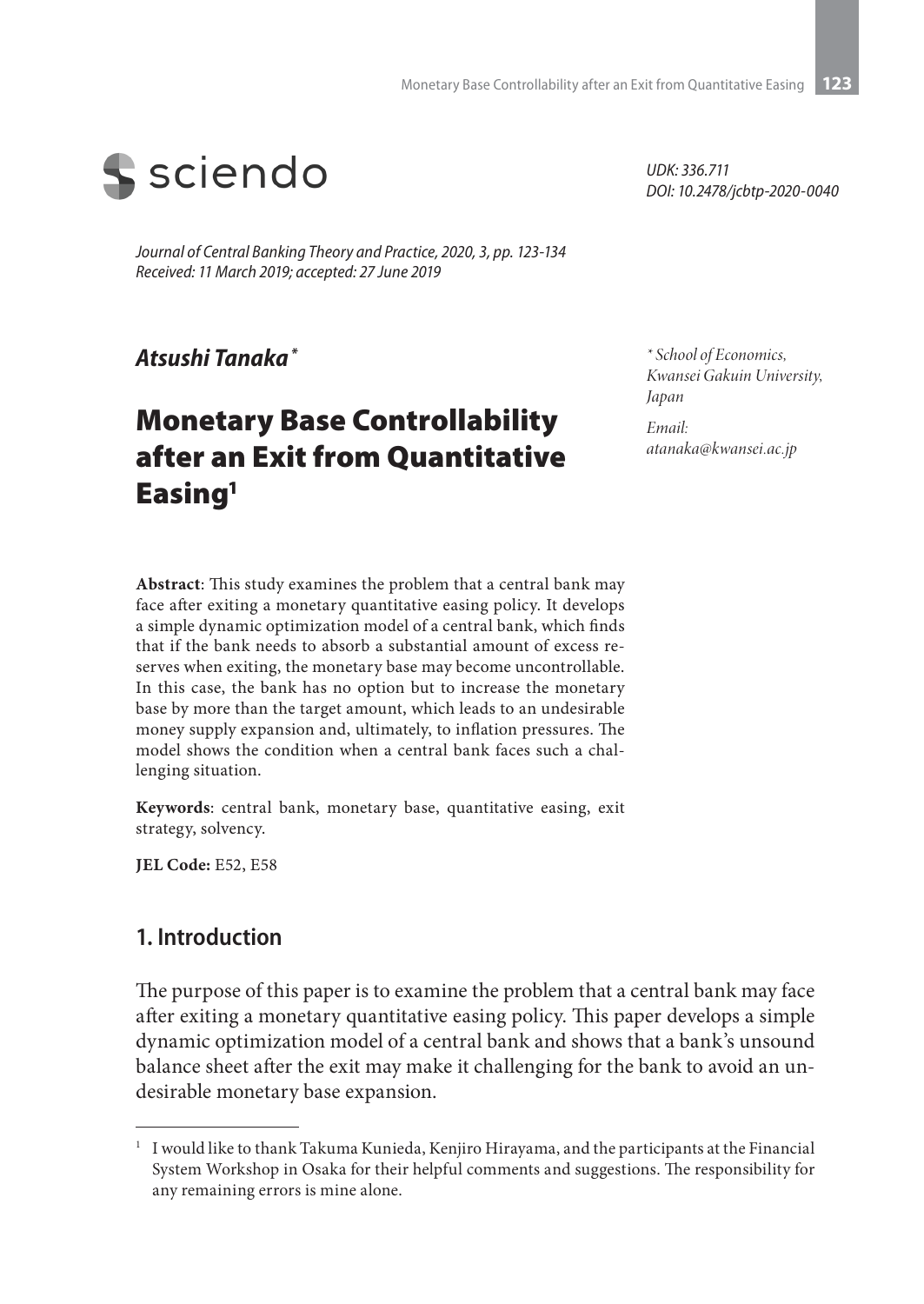After the "Lehman shock" in 2008, many central banks in industrialized countries introduced unconventional measures of monetary easing policy. One of the main measures was quantitative easing, where central banks expanded their balance sheets and excess reserves drastically. When an economy recovers, a central bank should exit quantitative easing using an exit strategy, such as substantially shrinking the balance sheet and paying high interest on piled up excess reserves.

There is a concern that exiting quantitative easing may deteriorate a central bank's balance sheet. Stella (2003) emphasizes the importance of a central bank's sound balance sheet, and Klüh & Stella (2008) and Adler, Castro & Tovar (2012) show that central banks with weak balance sheets do not perform well. Ize (2005) studies the financial problem of troubled central banks. Reis (2013, 2015), Hall & Reis (2015), Del Negro & Sims (2015), Berentsen, Kraenzlin & Müller (2016), and Fujiki & Tomura (2017) study financial stability of some central banks with various exit strategies for quantitative easing under several rules concerning dividend or fund transfers to and from governments.

These studies take into account the effect of a central bank's profit on the balance sheet, but they do not drive the bank's behaviour from optimization. This paper develops a continuous time version of the dynamic optimization model proposed by Tanaka (2014). Using the model, this paper shows the optimal behaviour of a central bank after exiting quantitative easing, and shows the possibility that a bank might be forced to expand the monetary base more than necessary.

This paper is organized as follows. Section 2 overviews the situation of the Bank of Japan (BOJ) as an example of quantitative easing by the central bank and explains the available exit strategies. Section 3 presents the model and Section 4 discusses certain policy implications of the model.

# **2. The Bank of Japan and Exit Strategies**

### **2.1. Expanded Balance Sheet of the Bank of Japan**

The BOJ first introduced an unconventional monetary policy in February 1999, which led the policy rate to zero. Since then, it has often implemented unconventional policies, including quantitative easing, and it is currently taking the most aggressive "quantitative and qualitative easing" that has started in April 2013.

Considering the unconventional monetary policy, the BOJ has expanded its balance sheet. Table 1 shows its balance sheet as at March 2018. The BOJ expand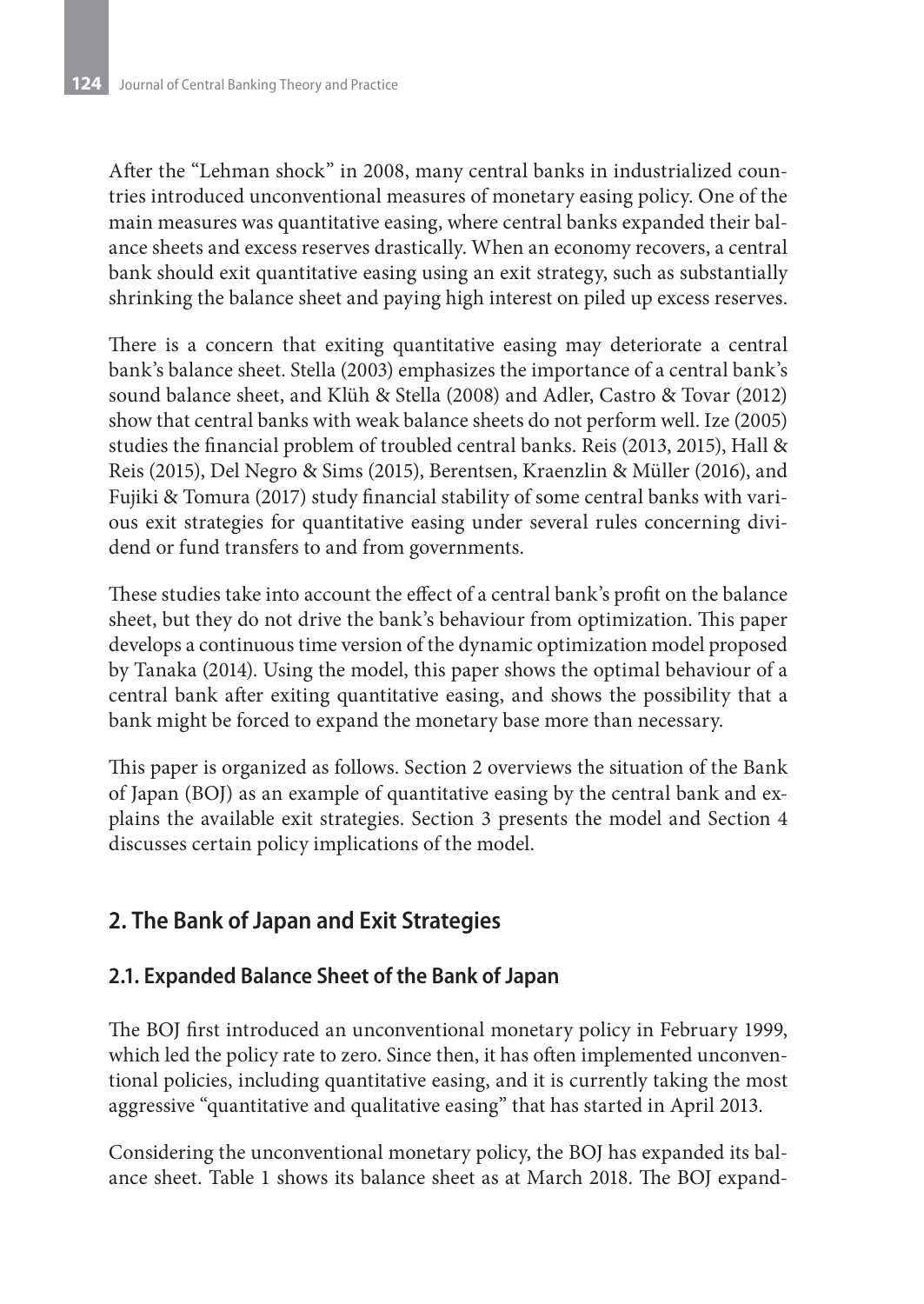ed its balance sheet by mainly purchasing Japanese Government Bonds (JGBs), while most of the supplied funds are piled up as excess reserves.

When the economy recovers and quantitative easing is no longer necessary, the BOJ should substantially reduce the excess reserves. Otherwise, private banks would start using the excess reserves for lending, which would lead to money supply expansion, and ultimately to inflation pressures.

Before the BOJ started using unconventional policies in February 1999, private banks held a negligible amount of excess reserves. In the decade from February 1989 to January 1999, excess reserve was only 0.432% of the total reserves on average. Thus, when the economy recovers, private banks would possibly use almost all of the excess reserves; thus, the BOJ should absorb them to prevent this from happening.

### **2.2. Exit Strategies**

Several exit strategies of quantitative easing are available for the BOJ. One of them is shrinking its balance sheet by decreasing JGB holdings. JGBs can be redeemed, but it takes several years to wait for a substantial amount of their redemption. Thus, although the bank needs to sell JGBs, it imposes a large capital loss because the interest rate rises at the exit, which lowers the JGBs' price.

Bernanke (2009) proposes other exit strategies for such central banks so that excess reserves are not used for lending. One is to absorb the reserves by using fund-absorbing operation, such as reverse repo. The other is to pay interest on reserves, which is sufficiently high to prevent private banks from using the reserves for lending. However, these strategies also bring some losses to the central bank as the bank needs to pay high interest.

All of the above exit strategies deteriorate a central bank's balance sheet and reduce the bank's profit, possibly to negative. However, a sound balance sheet is important for central banks, and this has been studied by Stella (2003), Ize (2005), Klüh & Stella (2008), and Adler, Castro & Tovar (2012). Reis (2013, 2015), Hall & Reis (2015), Del Negro & Sims (2015), Berentsen, Kraenzlin & Müller (2016), and Fujiki & Tomura (2017) study financial stability of some central banks with various exit strategies for quantitative easing.

These studies take into account the effect of a central bank's profit on the balance sheet, but they do not drive the bank's behaviour for optimization. The rest of this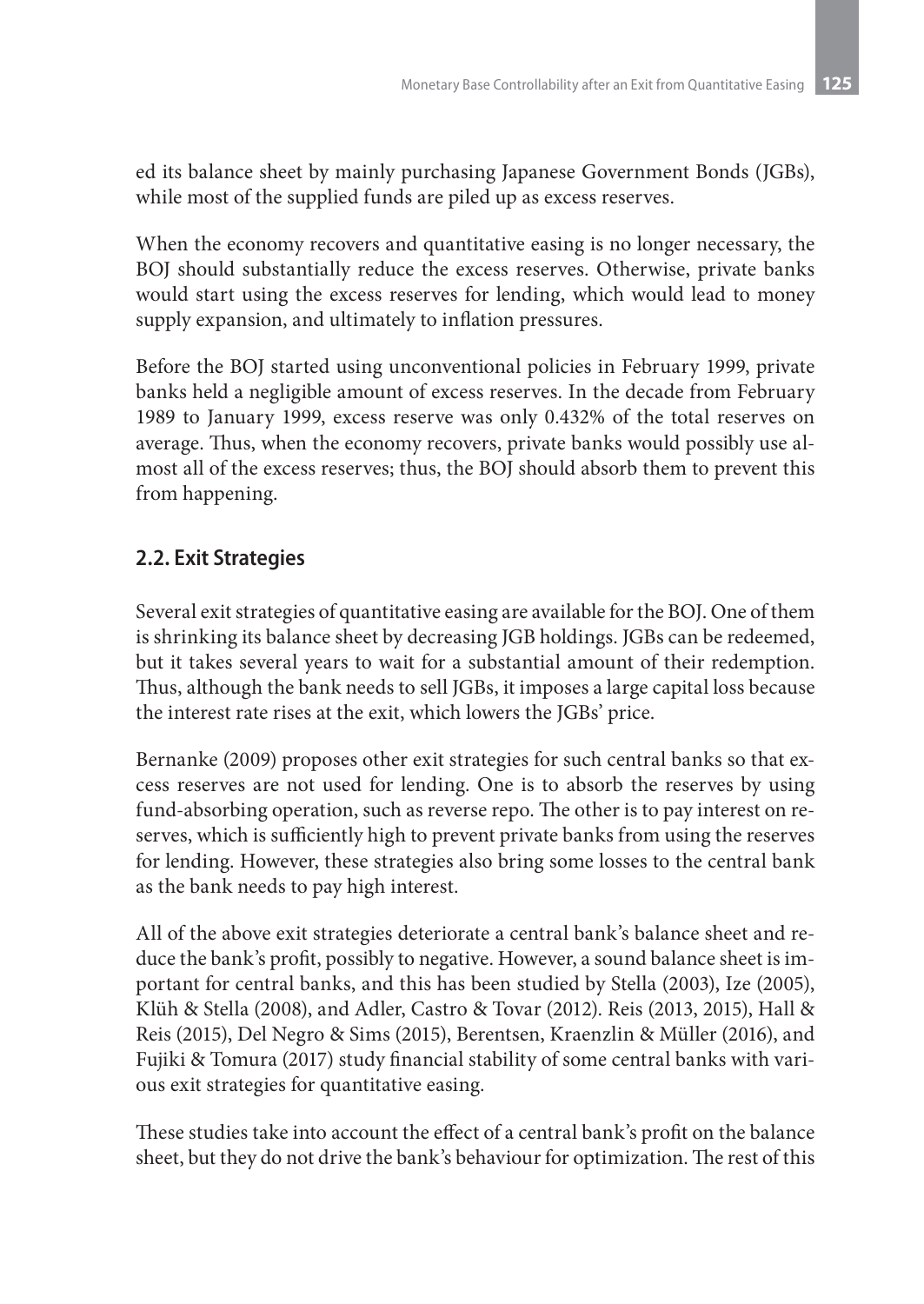paper constructs the dynamic optimization model of a central bank and studies its monetary base control after the exit.

## **3. Dynamic Optimization Model of a Central Bank**

### **3.1. Balance Sheet and Profit**

The model in this paper uses the simplified balance sheet of a central bank shown in Table 2. The central bank has assets *A* on the left side of the sheet, and has only the monetary base *H* and capital *K* on the right side. The bank needs to absorb *RA* out of *H* to exit quantitative easing.

The bank has two exit strategies. One is to sell *RA* amount of assets, which shrink *A* and *H* by *RA*. The other is to absorb *RA* by using fund-absorbing operation, such as reverse repo. Let such a liability be denoted by *L*, then *RA* is replaced by *L* and *H* is decreased by *L*. If *L* is the part of reserves with high interest rate instead of reverse repo, then it can be considered as the exit strategy to pay high interest on reserves.

The bank receives revenue from interest return. The net interest return for the bank is  $r_A A - r_L L$ , where  $r_A$  and  $r_L$  are the interest rates on *A* and *L*, respectively. For simplicity,  $r_A = r_L = r$  is assumed; thus, by letting  $a = A - L$ ,  $ra = r_A A - r_L L$ . The bank should pay its operating cost *C*, and thus its profit  $\pi$  is

$$
\pi = ra - C,\tag{1}
$$

where *r* and *C* are assumed to be constant over time in this paper.

In many countries, a central bank's profit is transferred to the government. For example, Japan has the basic rule that the BOJ adds 5% of its profit to the capital, while the rest is paid either as dividend to shareholders or as a transfer to the government. However, this rule assumes that the profit is positive and it is not clear whether the BOJ can receive any fiscal support in the case of negative profit. In addition, there is no clarity on how much fiscal support the Federal Reserve or the European Central Bank can receive, as pointed out by Reis (2015, p.3)<sup>2</sup>. The model here can easily include such fiscal transfers and support, but assumes that there are none. The full amount of  $\pi$  is added to *K*:

<sup>2</sup> Some central banks have a clear rule for fiscal support. For example, the National Bank of the Republic of Macedonia receives fiscal support not to have its capital reduced (Bezhoska, 2017).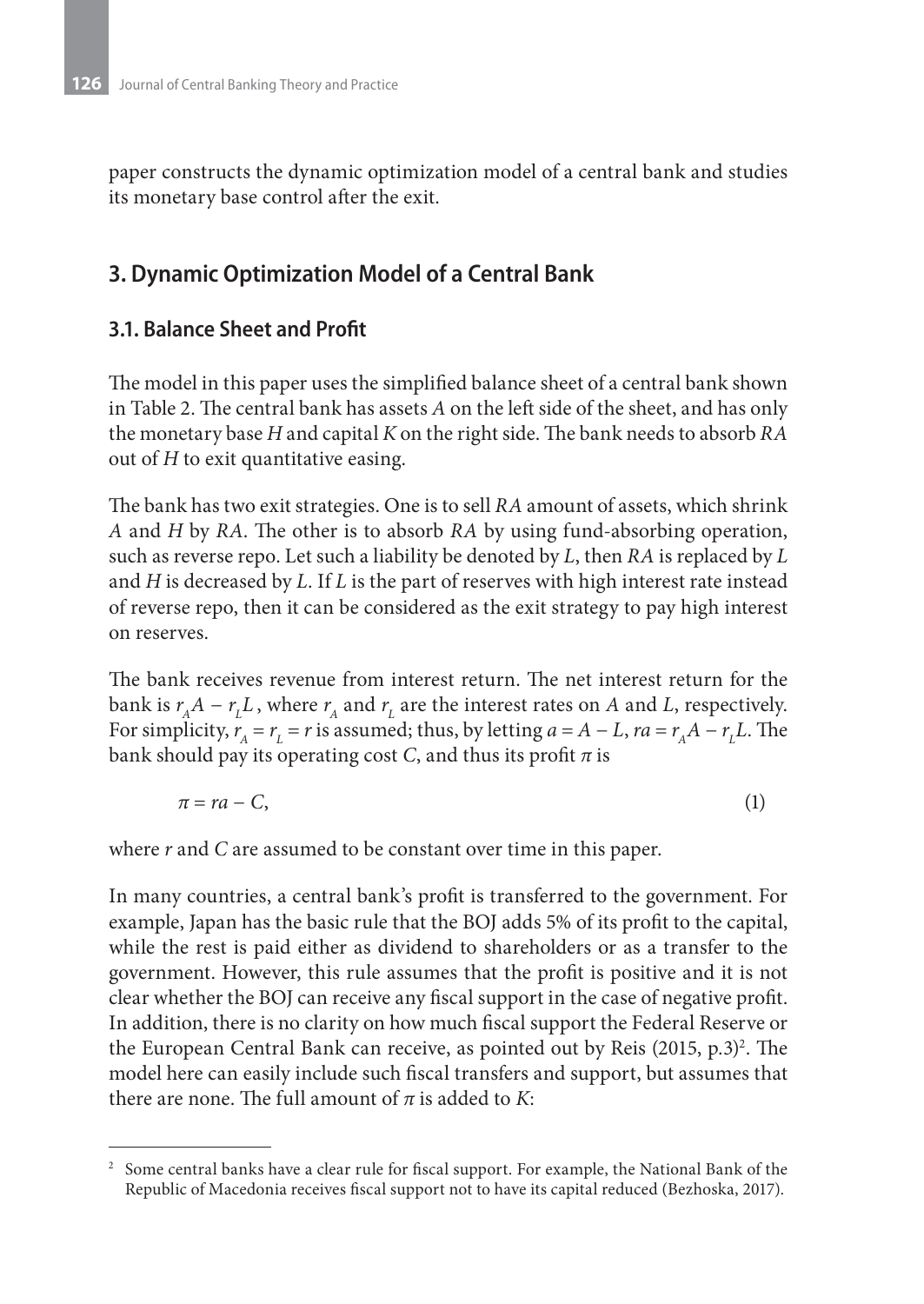$$
K' = \pi = ra - C,\tag{2}
$$

where  $K' = dK/dt$  and t is time.

From the balance sheet and equation (2), the following is derived:

$$
a' = H' + K' = h + ra - C,
$$
\n(3)

where  $a' = da/dt$  and  $h = H' = dH/dt$ . Equation (3) shows how the balance sheet is affected over time.

#### **3.2. Dynamic Optimization**

The model in this paper examines the dynamic optimizing behaviour of a central bank after the exit. The bank exits quantitative easing and shrinks *A* or expands *L* to  $a_0$  at  $t = 0$ . After the exit, the bank controls the monetary base to keep the inflation at a desirable rate. Let  $h^*$  be the monetary base increase target that is consistent with the desirable inflation, such as 2%. Then, the bank minimizes the following quadratic loss function;

$$
\min_{h} \int_{0}^{\infty} e^{-\delta t} \left\{ \frac{1}{2} (h - h^{*})^{2} \right\} dt \tag{4}
$$

$$
s.t. \alpha' = ra + h - C,\tag{3}
$$

$$
a = a_0 \text{ at } t = 0. \tag{5}
$$

Given  $\delta$ , *r*, *C*,  $h^*$ , and  $a_0$ , the central bank attempts to set *h* for all  $t \ge 0$  close to the target *h\**.

Without the restrictions (3) and (5), the bank can fully control the monetary base, and thus it sets  $h = h^*$ , which leads to the desirable inflation. With the restrictions, the bank may face the case where it needs to set  $h > h^*$ , which accelerates the inflation., as discussed in the next section.

*h* is a control variable and a is a state variable. The current value Hamiltonian *H* is

$$
\mathcal{H} = \frac{1}{2}(h - h^*)^2 + m-ra + h - C),\tag{6}
$$

where *m* is the current value multiplier. The first order conditions are as follows:

$$
\frac{\partial \mathcal{H}}{\partial h} = h - h^* + m = 0,\tag{7-1}
$$

$$
m' = \delta m - \partial \mathcal{H} / \partial a = (\delta - r)m. \tag{7-2}
$$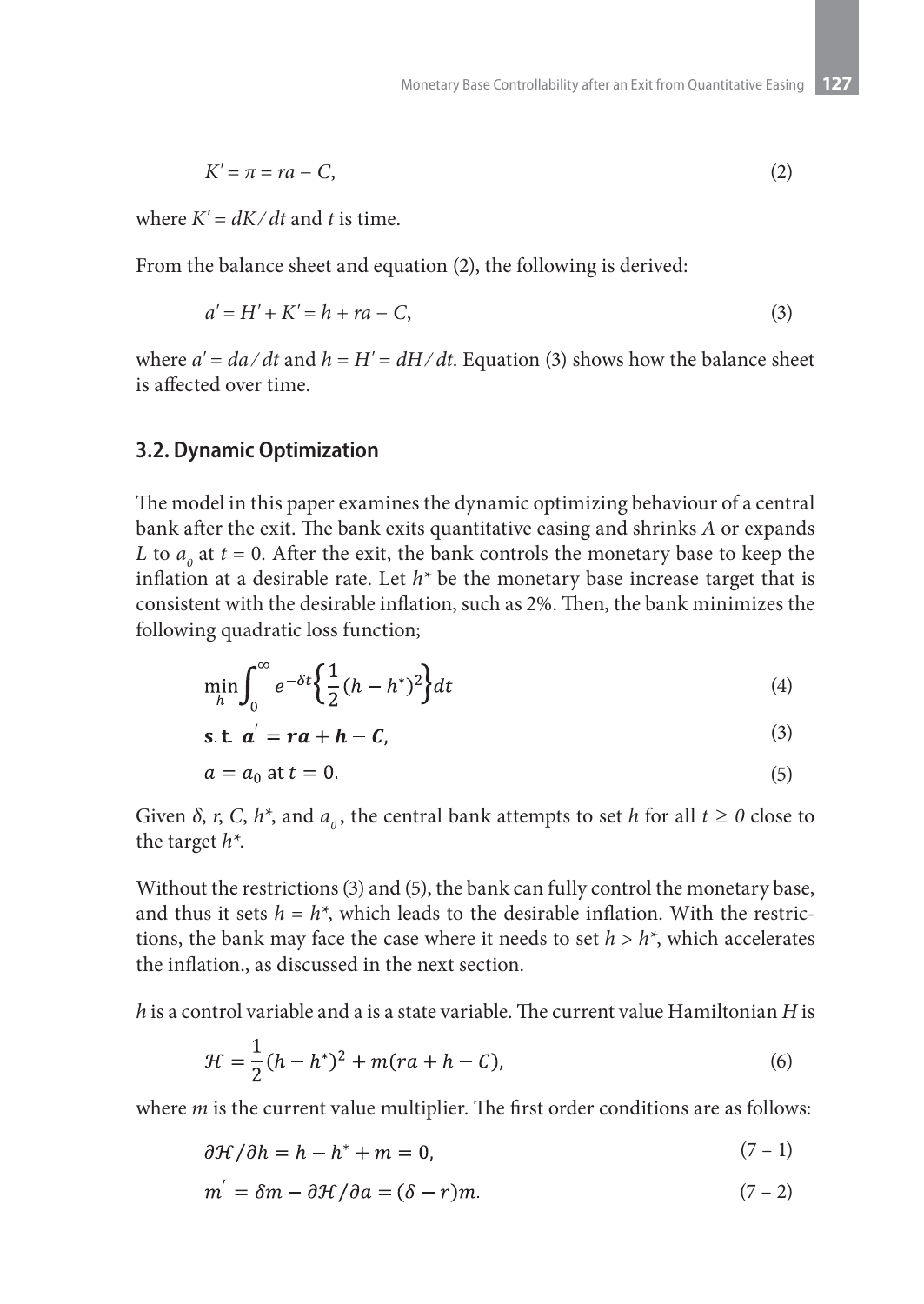Equations (7-1), (7-2), and (3) reduce to the next two differential equations.

$$
a' = ra + h - C,\tag{8}
$$

$$
h' = (\delta - r)(h - h^*). \tag{9}
$$

A steady state (*h<sub>s</sub>*, *a<sub>s</sub>*) is

$$
h_S = h^*, a_S = \frac{C - h^*}{r}.
$$
\n(10)

Graph 1 illustrates a phase diagram of the variables *h* and *a*. The *a' =* 0 locus is derived from equation (8) and its slope is  $-1/r$ . a is increasing in the area to the right of the *a' =* 0 and is decreasing in the area to its left. The *h' =* 0 locus is derived from equation (9) and it is vertical at *h\**. *h* is decreasing if *h > h\** and is increasing if  $h < h^*$ . The steady state  $(h_s, a_s)$  is a saddle point. A central bank needs to satisfy the no-Ponzi game condition,

$$
\lim_{t \to \infty} e^{-rt} a \ge 0,\tag{11}
$$

in order to stay solvent, as discussed by Reis (2015).

The optimal paths of a are derived from equations (8) and (9) as follows:

$$
a = \alpha_1 e^{rt} + \alpha_2 e^{(\delta - r)t} + a_{\mathcal{S}}.
$$
\n<sup>(12)</sup>

As  $1 > r > \delta > 0$  is assumed, only the path with  $\alpha_1 = 0$  can reach  $a_s$ .

With the restriction (5), the optimal paths of a and h to the steady state are derived as follows:

$$
a = (a_0 - a_S)e^{(\delta - r)t} + a_S,
$$
\n(13 - 1)

$$
h = -(2r - \delta)(a_0 - a_5)e^{(\delta - r)t} + h^*.
$$
 (13 - 2)

These equations are illustrated as the convergence locus in Graph 1. Its slope is −1 ⁄ (2*r* − *δ*), which is smaller than the slope of *a'* = 0 locus in absolute value.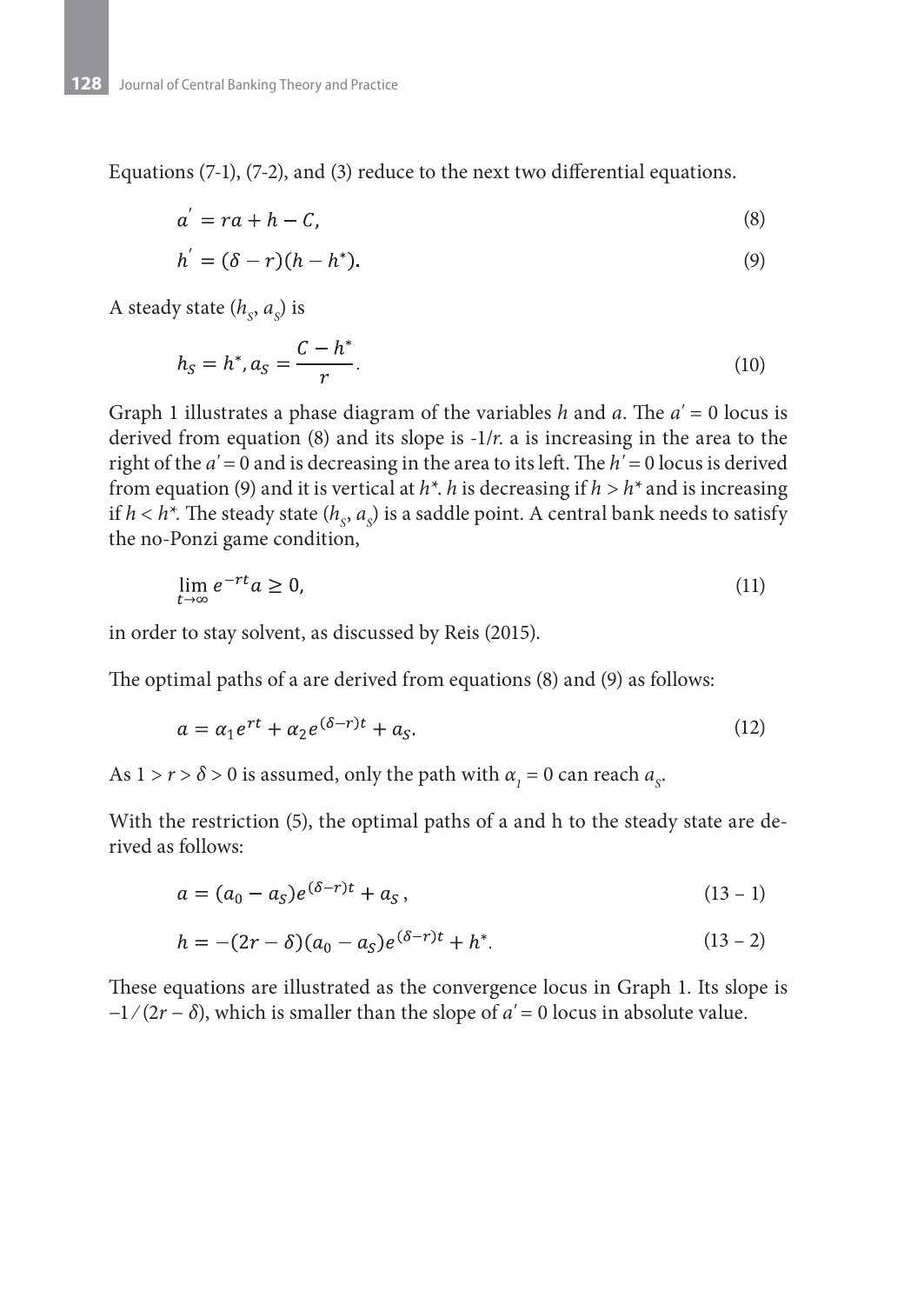# **4. Policy Implications**

# **4.1. Case of**  $a_o < a_s$

Using the model constructed in Section 3, this section examines the optimal path of the monetary base and checks whether or not a central bank can avoid undesirable monetary base expansion after exiting quantitative easing. At the exit, the bank shrinks *a* to  $a_{\varrho}$ . This subsection examines the case where the bank needs to shrink *a* substantially to a point below  $a_{\rm s}$ 

In Graph 1, such  $a_0$  is shown as  $a_0^I$ . As *h* is a control variable, the bank can choose any value on the horizontal dotted line at  $a = a_0^l$ . If the bank sets  $h = h^*$ , then *a* starts moving toward negative, and the condition (11) does not hold. In order to avoid a decrease in *a*, the bank must increase *h* to reach the *a'* = 0 locus, but it is not optimal either. The bank's optimal behaviour is to increase *h* further to the convergence locus. The no-Ponzi game condition is binding, and (11) with only an equal sign holds. It is now the transversality condition for the model, and the solution is shown through equations (13-1) and (13-2). The bank's optimal solution only gradually moves along the convergence locus toward the steady state point  $(h_{\varsigma}, a_{\varsigma})$ .

Therefore, a central bank cannot maintain a monetary base increase at the target *h\** after the exit. It has no option but to continuously increase the monetary base faster for a certain period, which leads to money supply expansion and, ultimately, to inflation pressures.

The rate of return on net assets *r* is given in the model, but it may become lower after the exit if the bank chooses an exit strategy to absorb the reserves by using reverse repo or to pay high interest on reserves. This is because the assets obtained before the exit earn low interest, while new liabilities after the exit cost high interest. It is expressed as an exogenous fall in  $r$ . It raises  $a<sub>s</sub>$  and makes the convergence locus flatter. Both of them force the bank to set *h* higher, and the situation deteriorates.

The model assumes no fiscal support from the government to the central bank. In the model, if the bank receives fiscal support, which amounts to *h* − *h\**, the bank can maintain *h* at *h\**. Thus, in the case of full fiscal support, the model shows its necessary amount<sup>3</sup>.

<sup>&</sup>lt;sup>3</sup> Such fiscal support raises another problem; it weakens a central bank's independence as some literature such as Ivanović (2014) and Jasmine, Mona, & Heba Talla (2019) emphasize. With weak independence, the bank may receive pressure from the government to accelerate the monetary base increase and thus to cause higher inflation as many studies confirm (Fabris, 2018).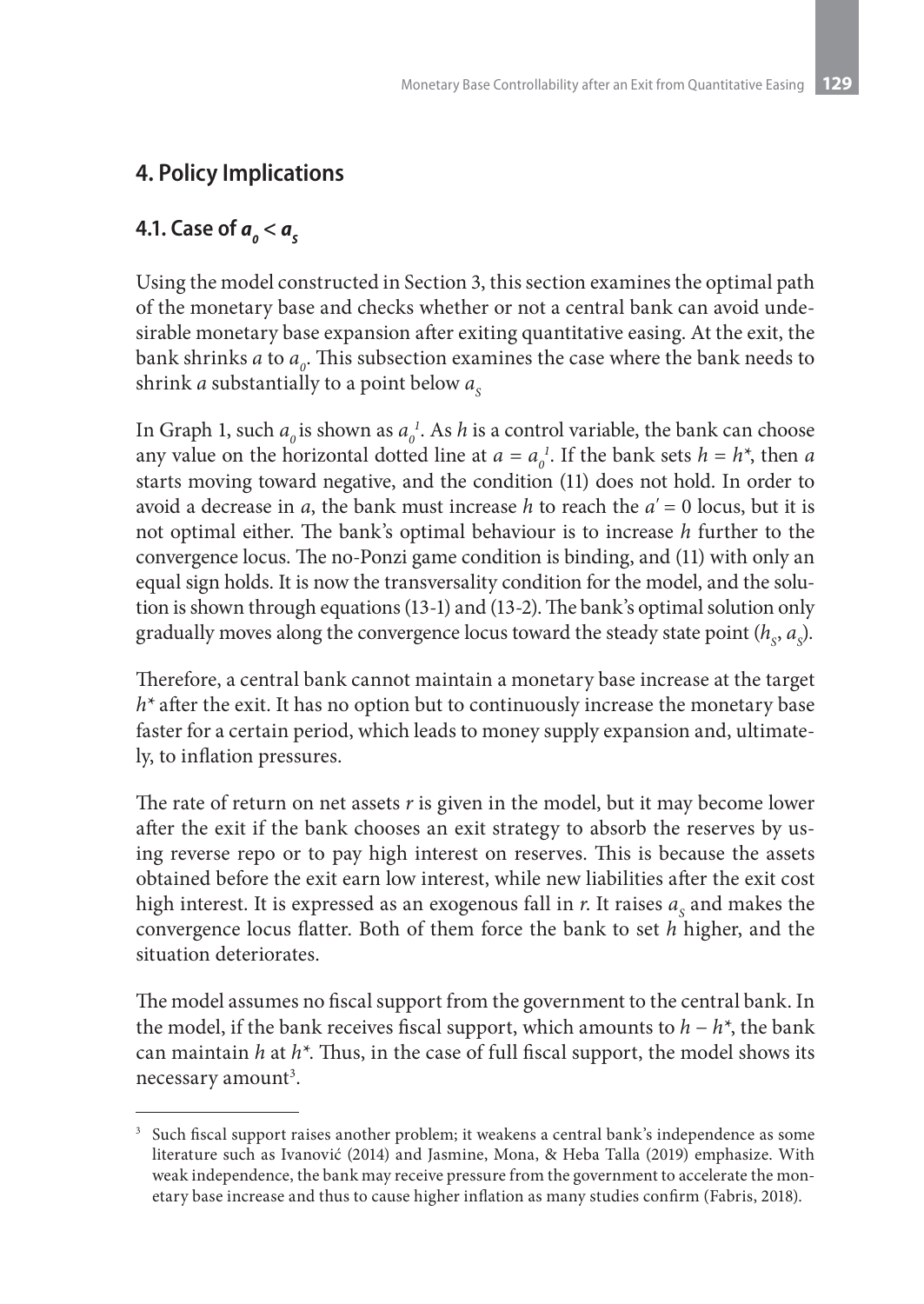# **4.2. Case of**  $a_0 ≥ a_s$

Suppose the central bank need not significantly shrink its balance sheet such that  $a_0$  is above  $a_s$ . In Graph 1, such  $a_0$  is shown as  $a_0^2$ . If the bank sets  $h = h^*$  for all  $t \ge 0$ , the minimal value of loss function (4) is achieved. Equation (8) at  $t = 0$  is

$$
a' = ra_0^2 + h^* - C \ge ra_s + h^* - C = 0,
$$

as equation (10) holds. a starts with a positive value at *t* = 0, and it never decreases throughout  $t \geq 0$ . *a* stays positive, and the condition (11) is not binding. Therefore, in contrast to the preceding subsection case, the bank can always set *h* at the target *h\**.

The discussion in this subsection shows that central banks need not be concerned about their balance sheet's soundness in normal times. Generally, seigniorage results in a strong balance sheet, bringing more a with less *H*, and thus *a* is far above  $a_{\rm s}$  in normal times. The monetary base is controllable as is assumed in many researches on monetary policy.

#### **4.3. Case of the Bank of Japan**

The model constructed above is now applied to the case of the BOJ described in Section 2. Table 1 shows the amount of the net assets is  $a = A - L = 529 - 86 = 443$ trillion yen. For the fiscal year ending March 2018, the profit except the operating cost *ra* is 1.42 trillion yen and the operating cost *C* is 0.195 trillion yen. The rate of return on the net assets is  $r = 1.42 / 443 = 0.321$ %, and even if  $h^* = 0$ ,  $a_s = (C - h^*) / r =$ 60.7 trillion yen. On exit, if the BOJ absorbs all the 320 trillion-yen excess reserves, then  $a_0 = 443 - 320 = 123$  trillion yen. Thus, as long as *r* does not fall,  $a_0$  is well above  $a_{\rm s}$ , and the BOJ has no difficulty in controlling the monetary base after the exit.

However, it may be too optimistic to assume that *r* does not fall. It may fall as the BOJ has often been purchasing JGBs with negative return since 2016 and since the bank may need to pay a higher interest rate on its liabilities to absorb the excess reserves. If the rate of return on the net assets falls lower than 0.158%, then  $a_{\rm s}$  increases above  $a_{\rm o}$ , and thus the BOJ starts facing challenges in keeping the monetary base unchanged.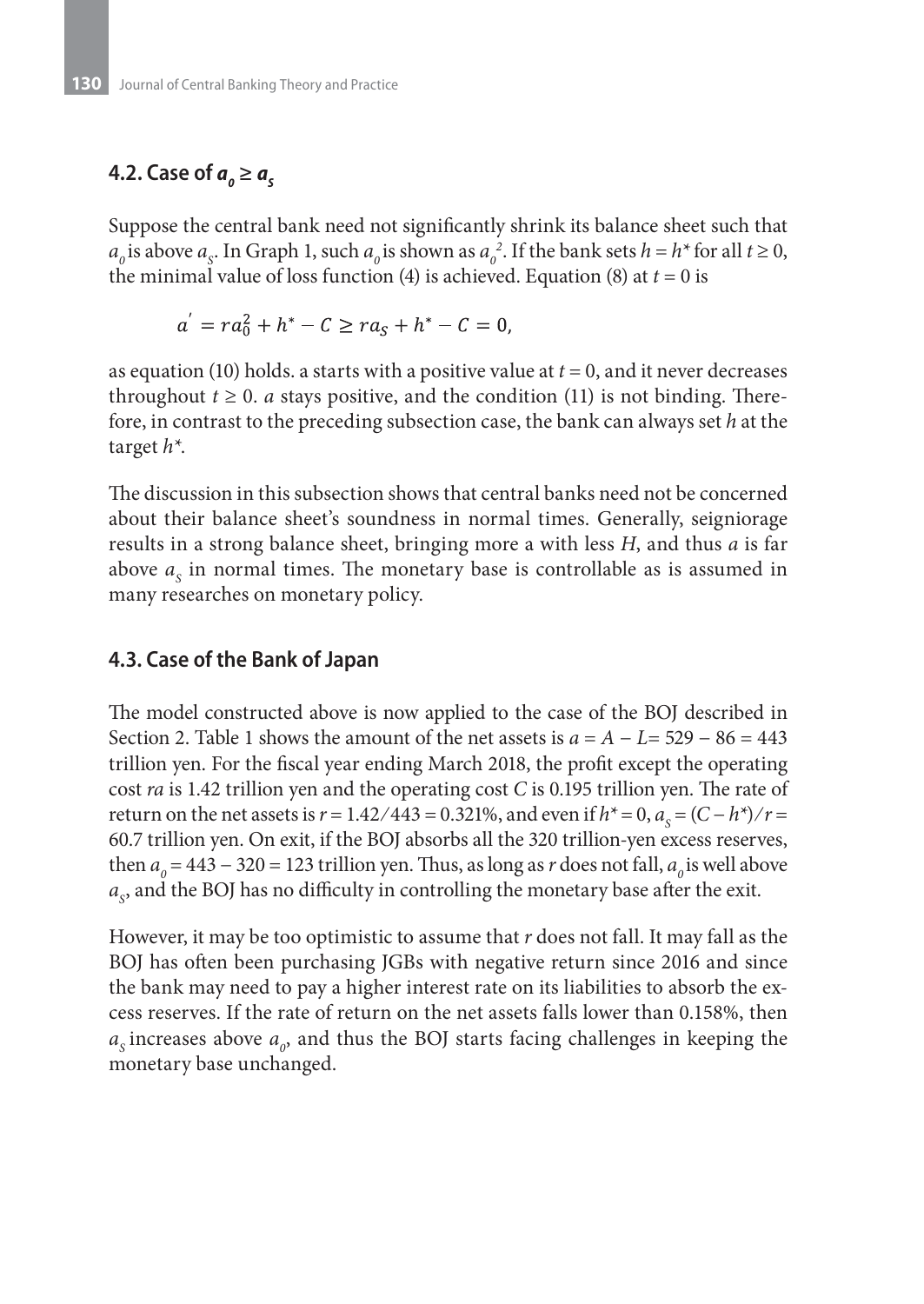# **5. Conclusion**

This paper has examined monetary base controllability after an exit from quantitative easing. A simple dynamic optimization model of a central bank has been developed, and it has been used to derive a bank's optimizing behaviour. The analysis in this paper provides the followings findings.

First, if a central bank needs to absorb a substantial amount of excess reserves at the exit, then there is a case that it has no option but to increase the monetary base by more than its target amount; the monetary base is not controllable. This is because issuing monetary base brings seigniorage to the bank, which helps the bank to build up its assets to a sufficient level. The model shows the condition when a bank faces this case. The model does not assume any fiscal support from the government, but if the bank receives such a fiscal support that equals the amount of the optimal monetary base increase above the target, then it can keep the monetary base increase at the target.

Second, if the amount of excess reserves that the bank needs to absorb is not substantial, it can always keep the monetary base increase at the target. This shows that the monetary base is controllable in normal times as is assumed in many researches on monetary policy.

The model of this paper is a simple one and can be easily expanded to include various elements, such as different interest rates on assets and liabilities, and fiscal transfer. However, these remain for future studies.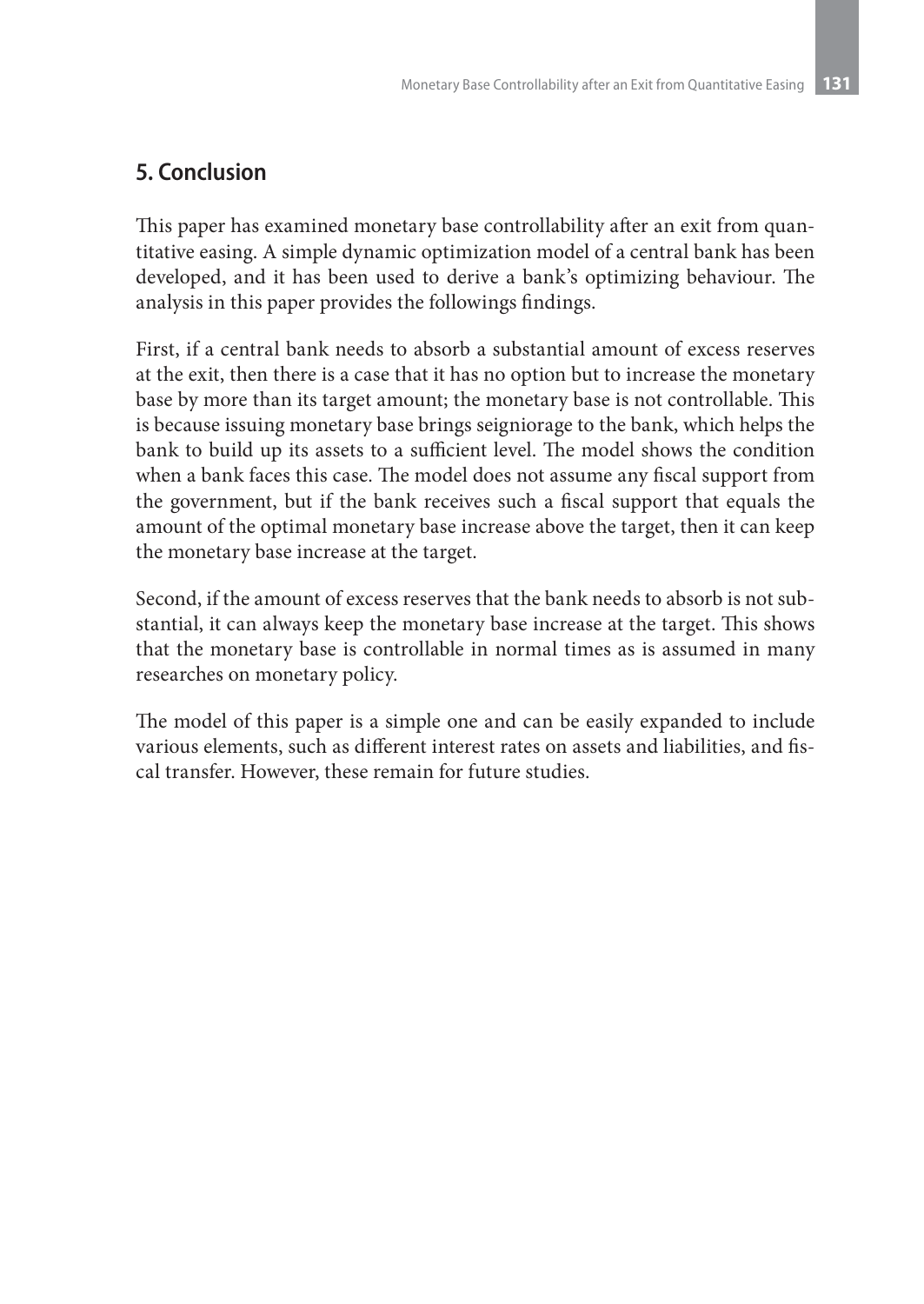### **References**

- 1. Adler, C., Castro, P. and Tovar, C. (2012). Does Central Bank Capital Matter for Monetary Policy? *IMF Working Paper* No. 12/60.
- 2. Berentsen, A., Kraenzlin, S. and Müller, B. (2016). Exit Strategies for Monetary Policy. University of Zurich, *Department of Economics Working Paper* No. 241.
- 3. Bernanke, B. (2009). The Federal Reserve's Balance Sheet: An Update. Speech at the Federal Reserve Board Conference on Key Developments in Monetary Policy, October 8. (http://www.federalreserve.gov/ newsevents/speech/bernanke20091008a.
- htm) 4. Bezhoska, A. A. (2017). Central Bank Independence - the Case of the National Bank of Republic of Macedonia. *Journal of Central Banking Theory and Practice*, 6(3), 35-65.
- 5. Del Negro, M. and Sims, C. A. (2015). When Does a Central Bank's Balance Sheet Require Fiscal Support? *Journal of Monetary Economics*, 73, 1-19.
- 6. Fabris, N. (2018). Challenges for Modern Monetary Policy. *Journal of Central Banking Theory and Practice*, 7(2), 5-24.
- 7. Fujiki, H. and Tomura, H. (2017). Fiscal Cost to Exit Quantitative Easing: the Case of Japan. *Japan and the World Economy*, 42, 1-11.
- 8. Hall, R. E., and Reis, R. (2015). Maintaining Central-Bank Financial Stability under New-Style Central Banking. *NBER Working Paper* No. 21173.
- 9. Ivanović, V. (2014). Financial Independence of Central Bank through the Balance Sheet Prism. *Journal of Central Banking Theory and Practice*, 3(2), 37-59.
- 10. Ize, A. (2005). Capitalizing Central Banks: A Net Worth Approach. *IMF Staff Papers*, 52(2), 289-310.
- 11. Jasmine, M. Fouad, Mona, E. Fayed, and Heba Talla, A. Emam (2019). A New Insight into the Measurement of Central Bank Independence. *Journal of Central Banking Theory and Practice*, 8(1), 67-96.
- 12. Klüh, U. and Stella P. (2008). Central Bank Financial Strength and Policy Performance: An Econometric Evaluation. *IMF Working Paper* 08/176.
- 13. Reis, R. (2013). The Mystique Surrounding the Central Bank's Balance Sheet, Applied to the European Crisis. *American Economic Review*, 103(3), 135-140.
- 14. Reis, R. (2015). Different Types of Central Bank Insolvency and the Central Role of Seignorage. *NBER Working Paper* No. 21226.
- 15. Stella, P. (2003). Why Central Banks Need Financial Strength. *Central Banking*, 14(2), 23-29.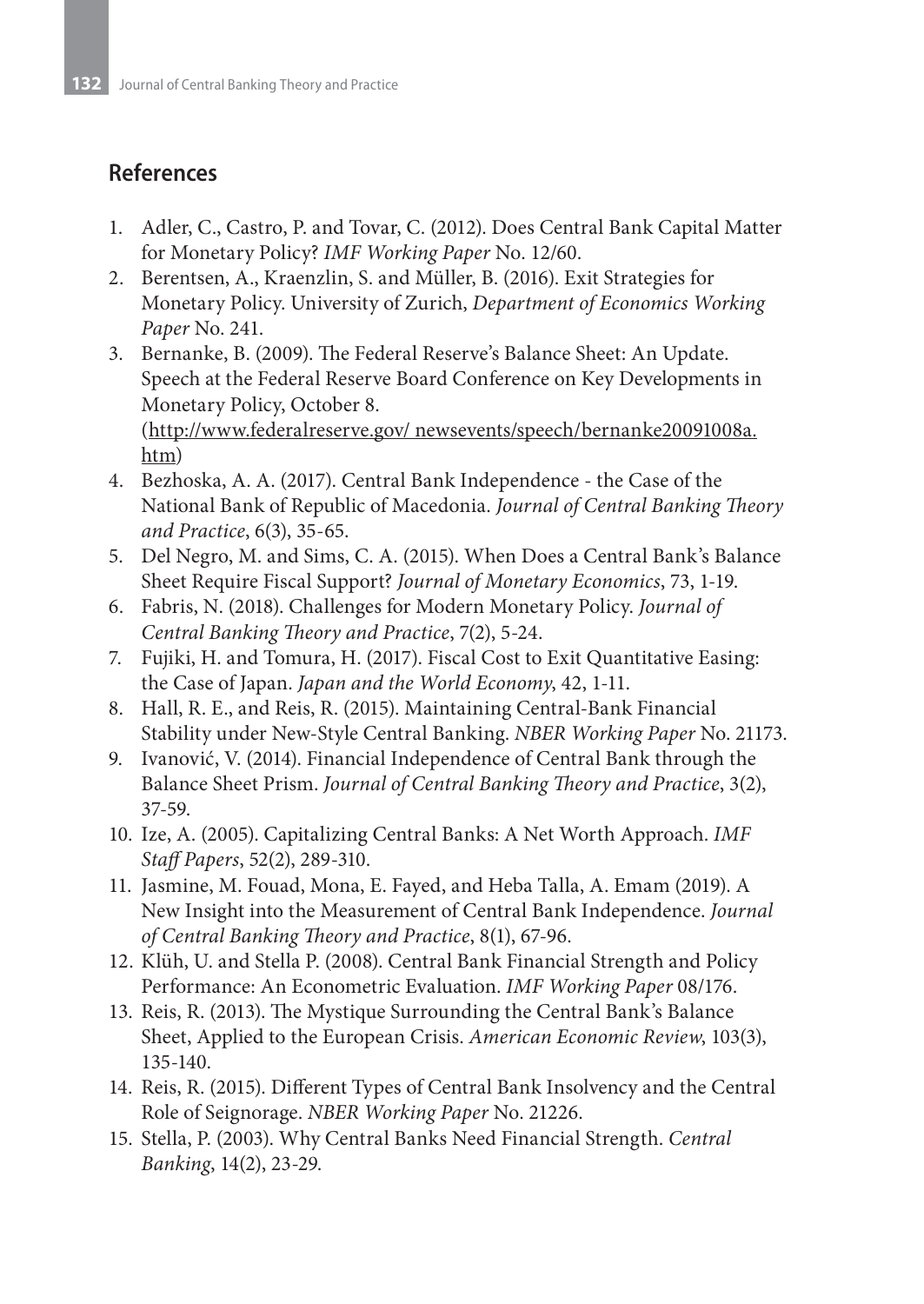16. Tanaka, A. (2014). Central Bank Exit Strategies and Credibility: Some Implications from its Dynamic Optimizing Behavior. *Journal of Economics of Kwansei Gakuin University*, 68(1), 215-234.